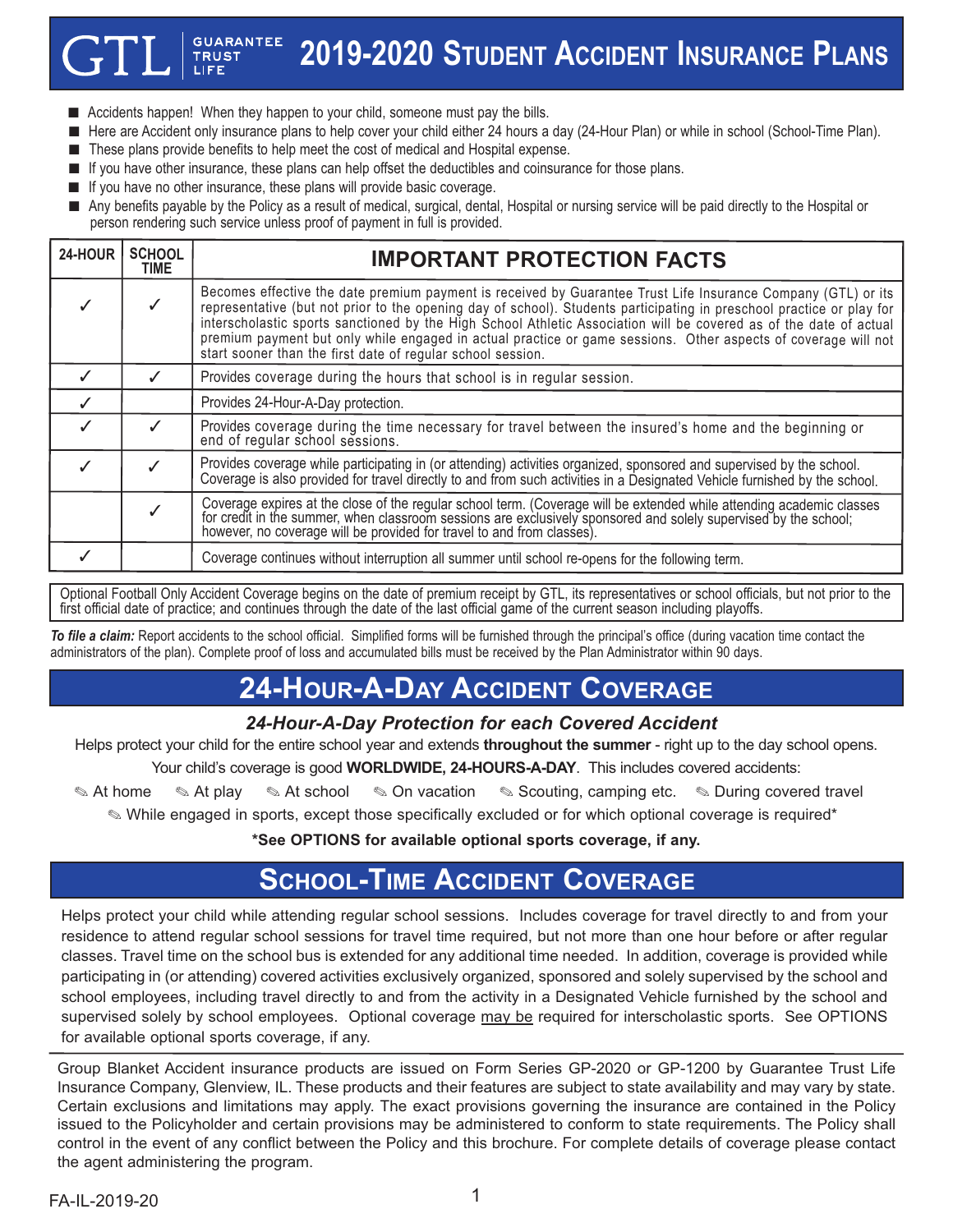## **2019-2020 STUDENT ACCIDENT INSURANCE PLANS**

#### **What's Covered?** *Up to* **\$25,000.00 as described under Coverage and Benefits** *for:*

- **N ACCIDENTS OCCURRING WHILE COVERAGE IS IN FORCE**
- LOSS FROM ACCIDENTAL BODILY INJURY RESULTING DIRECTLY AND INDEPENDENTLY OF ALL OTHER CAUSES
- **OUVERED MEDICAL EXPENSE WHICH BEGINS WITHIN 30 DAYS OF THE ACCIDENT AND IS INCURRED WITHIN** 52 WEEKS OF THE ACCIDENT

Injury means bodily Injury due to an Accident which results directly and independently of disease, bodily infirmity, or any other causes; solely, directly and independently of all other causes, results in medical expense; occurs after the effective date of the Insured's coverage under the Policy; and occurs while the Policy is in force. All injuries sustained in any one Accident, including all related conditions and recurrent symptoms of these injuries, are considered a single Injury.

BENEFITS ARE PAYABLE *UP TO* THE DOLLAR AMOUNTS SPECIFIED BELOW

| <b>BENEFITS PER INJURY</b>                                                                  | <b>STANDARD</b><br><b>PLAN</b>                                                 | <b>DELUXE</b><br><b>PLAN</b> | <b>BENEFITS PER INJURY</b> |                                                                                                                                                                                                                                       | <b>STANDARD</b><br><b>PLAN</b>                                                                                                                      | <b>DELUXE</b><br>PLAN          |                         |
|---------------------------------------------------------------------------------------------|--------------------------------------------------------------------------------|------------------------------|----------------------------|---------------------------------------------------------------------------------------------------------------------------------------------------------------------------------------------------------------------------------------|-----------------------------------------------------------------------------------------------------------------------------------------------------|--------------------------------|-------------------------|
| <b>HOSPITAL</b><br><b>EXPENSE</b>                                                           | Room and board and general<br>nursing care, per day                            | \$200                        | \$600                      | <b>AMBULANCE</b><br><b>EXPENSE</b>                                                                                                                                                                                                    | Limited to a maximum of                                                                                                                             | \$100                          | \$400                   |
| <b>HOSPITAL</b><br><b>MISCELLANEOUS</b><br><b>EXPENSE</b>                                   | Limited to a maximum of                                                        | \$1,500                      | \$3,000                    | <b>OUTPATIENT</b><br><b>IMAGING</b><br><b>PROCEDURES</b><br>Including x-rays                                                                                                                                                          | Fracture or dislocation<br>No fracture or dislocation<br>MRI/CAT Scan                                                                               | \$200<br>\$50<br>\$200         | \$500<br>\$150<br>\$500 |
| <b>HOSPITAL</b><br><b>EMERGENCY CARE</b>                                                    | Limited to a maximum of                                                        | \$200                        | \$400                      | and interpretation<br><b>DENTAL</b>                                                                                                                                                                                                   | Treatment for Injury to Sound,                                                                                                                      |                                |                         |
| <b>DOCTOR'S FEES</b><br><b>FOR SURGERY</b>                                                  | In accordance with the Surgical<br>Schedule using:                             | \$75<br>Per Unit<br>Value    | \$200<br>Per Unit<br>Value | <b>TREATMENT</b><br><b>MOTOR VEHICLE</b>                                                                                                                                                                                              | Natural Teeth, per tooth<br>Limited to a maximum of                                                                                                 | \$200<br>\$5,000               | \$600<br>\$5,000        |
| <b>ASSISTANT</b><br>Percent of the Surgical<br>Schedule allowance<br><b>SURGEON EXPENSE</b> |                                                                                | 20%                          | 20%                        | <b>ACCIDENT</b><br><b>INJURIES</b>                                                                                                                                                                                                    |                                                                                                                                                     |                                |                         |
| <b>ANESTHESIA</b><br><b>SERVICES</b>                                                        | Percent of the Surgical<br>Schedule allowance                                  | 20%                          | 20%                        | <b>OTHER</b><br><b>BENEFITS</b><br>Caused by an Injury<br>& occurring within<br>365 days of the<br>covered Accident.<br>Only one of these<br>benefits, the<br>largest, will be<br>payable in<br>addition to other<br>benefits listed. | <b>ACCIDENTAL DEATH</b><br><b>DISMEMBERMENT</b>                                                                                                     | \$5,000<br>\$1,000<br>\$10,000 |                         |
| <b>DOCTORS' VISITS</b><br>Non-surgical<br>Including<br><b>Physical Therapy</b>              | First visit<br>Subsequent visits<br>Physical Therapy is limited<br>to 5 visits | \$25<br>\$15                 | \$60<br>\$50               |                                                                                                                                                                                                                                       | Single: Loss of one hand,<br>one foot, entire sight of one<br>eye or hearing in one ear.<br>Double: Loss of both hands,<br>both feet, sight of both |                                |                         |
| <b>ORTHOPEDIC</b><br><b>APPLIANCES</b>                                                      | Furnished by the Hospital<br>Limited to a maximum of                           | \$100                        | \$200                      |                                                                                                                                                                                                                                       | eyes, hearing in both ears<br>or loss of speech.                                                                                                    |                                |                         |

#### **EXCLUSIONS -** THE POLICY DOES NOT PROVIDE BENEFITS FOR:

1) Treatment, services or supplies which are not Medically Necessary; are not prescribed by a Doctor as necessary to treat an Injury; are Experimental/Investigational in nature; are received without charge or legal obligation to pay; are received from persons employed or retained by the Policyholder or any Family Member, unless otherwise specified; or are not specifically listed as Covered Charges in the Policy. 2) Intentionally self-inflicted Injury. 3) Injury by acts of war, whether declared or not. 4) Injury received while traveling or flying by air, except as a fare paying passenger on a regularly scheduled commercial airline. 5) Injury covered by Worker's Compensation or the Occupational Disease Law. 6) Treatment of illness, disease or infections, except infections which result from an accidental Injury or infections which result from accidental, involuntary or an unintentional ingestion of a contaminated substance. 7) Re-injury or complications of an Injury which occurred prior to the Policy's Effective Date; 8) Hernia, any type, except if directly resulting from accidental Injury while covered under the Policy. 9) Injury sustained fighting or brawling, except as an innocent victim. 10) Injury sustained while voluntarily participating in a riot or civil commotion or disturbance of any kind. 11) Suicide or attempted suicide. 12) Treatment of sickness or disease in any form. 13) Loss resulting from the use of any drug or agent classified as a narcotic, psycholytic, psychedelic, hallucinogenic, or having a similar classification or effect, unless prescribed by a Doctor. 14) Injury sustained skiing or participating in a rodeo. 15) Injury sustained while operating, riding in or upon, mounting or alighting from, any two, three or four-wheeled recreational motor/engine driven vehicle, snowmobile or all terrain vehicle (ATV). 16) Injury sustained while participating in or practicing for tackle football in grades 9 through 12, including travel, unless optional coverage has been purchased. 17) Cosmetic or plastic surgery, except for reconstructive surgery on an injured part of the body. 18) Treatment in any Veteran's Administration or federal Hospital, except if there is a legal obligation to pay. 19) Loss resulting from being legally intoxicated or under the influence of alcohol as defined by the laws of the state in which the Injury occurs. 20) Treatment of temporomandibular joint dysfunction and associated myofacial pain. 21) Injury sustained while committing or attempting to commit a felony, or while being engaged in an illegal occupation.

**EXCESS PROVISION:** All Covered Charges over \$100 will be considered for payment on an Excess basis if any Other Valid and Collectible Insurance or Plan covers the Insured person. GTL will pay the first \$100 in Covered Charges regardless of other insurance.

FA-IL-2019-20 **Exaministered by:** The TROCK ROOM, 3071 West HAVENUE *Underwritten by:* **GUARANTEE TRUST LIFE INSURANCE COMPANY (GTL)**, 1275 Milwaukee Avenue, Glenview, Illinois 60025 *Administered by***: FIRST AGENCY,** 5071 West H Avenue, Kalamazoo, Michigan 49009-8501 (269) 381-6630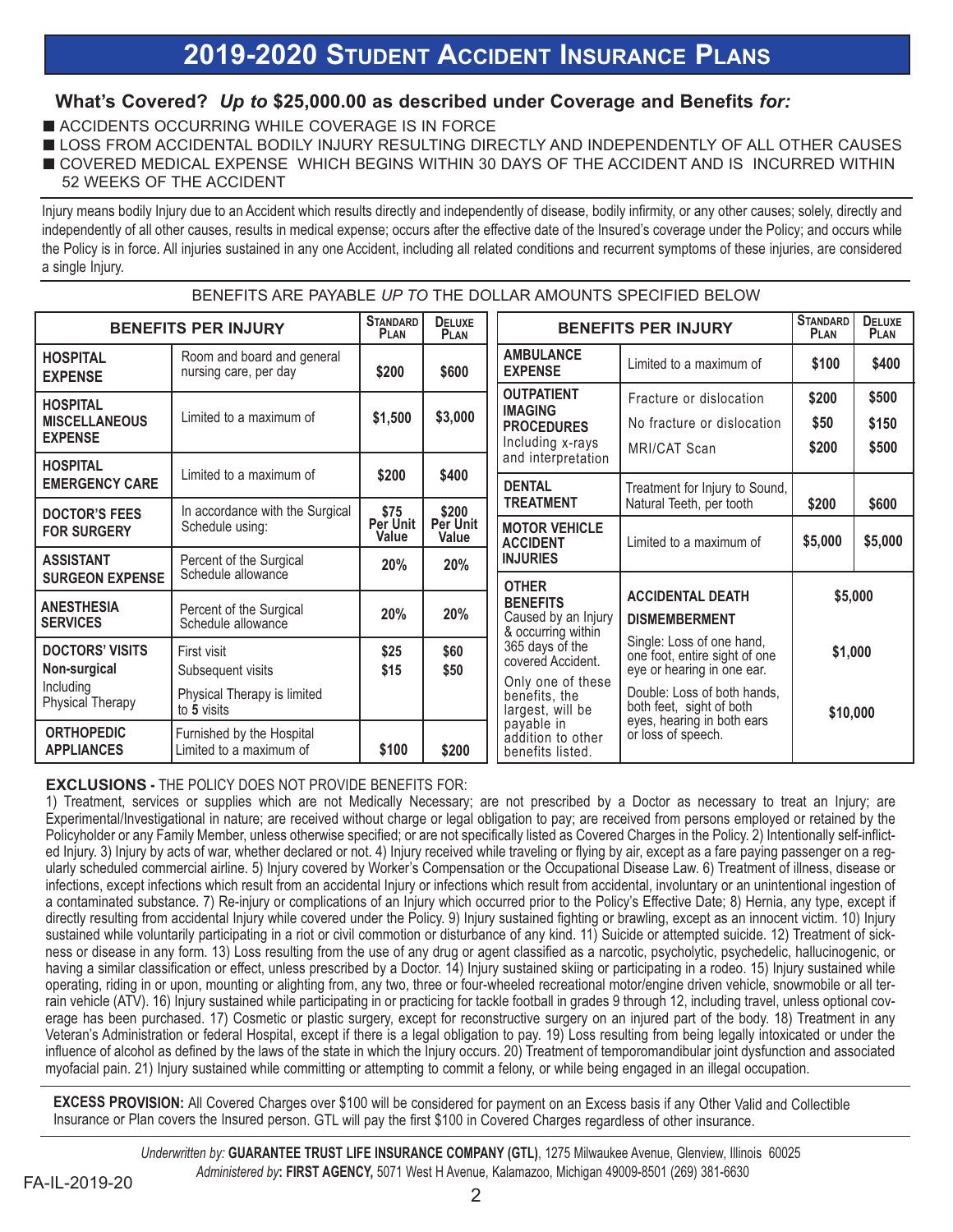## **2019-20 SCHOOL YEAR ENROLLMENT FORM**

|                                                                                                               |                                        |                              | <b>TRUST</b><br>LIFE<br>PLEASE PRINT CLEARLY                                                                |
|---------------------------------------------------------------------------------------------------------------|----------------------------------------|------------------------------|-------------------------------------------------------------------------------------------------------------|
| <b>ONE-TIME PREMIUM PAYMENT</b>                                                                               |                                        |                              | STUDENT'S                                                                                                   |
| <b>OPTIONS</b>                                                                                                | <b>STANDARD</b><br>PLAN                | <b>DELUXE</b><br><b>PLAN</b> | NAME FIRST NAME MIDDLE INITIAL LAST NAME                                                                    |
| 24-HOUR-A-DAY PLAN<br>Grades Pre K-12                                                                         | $\Box$ \$125                           | $\Box$ \$275                 | <b>DATE OF BIRTH</b><br>MONTH DAY YEAR<br>MALE $\Box$ FEMALE $\Box$<br>SCHOOL DISTRICT <b>SCHOOL</b> SCHOOL |
| <b>SCHOOL-TIME PLAN</b><br>Grades Pre K-8<br>Grades 9-12                                                      | $\Box$ \$23 $\Box$ \$52<br>$\Box$ \$46 | $\Box$ \$105                 | ZIP                                                                                                         |
| <b>OPTIONAL</b><br><b>FOOTBALL ONLY</b><br><b>COVERAGE</b><br>(2019 Season only)<br>Grades 9-12<br>Per Player | $\square$ \$162                        | $\Box$ \$369                 |                                                                                                             |
| NO REFUNDS ARE AVAILABLE                                                                                      |                                        |                              | <b>SIGNATURE OF PARENT OR GUARDIAN</b>                                                                      |
|                                                                                                               |                                        |                              | GA-15-KEF                                                                                                   |

! !

# PLEASE REMEMBER TO:

 $\mathbb{Z}$ COMPLETE THE ENROLLMENT FORM AND CHECK THE PLAN AND OPTIONS YOU WANT.

- MAKE YOUR CHECK OR MONEY ORDER (PLEASE DO **NOT** SEND CASH) FOR THE TOTAL ENCLOSED PAYABLE AS INDICATED.

MAIL THE ENROLLMENT FORM WITH YOUR CHECK OR MONEY ORDER TO:



**FIRST AGENCY 5071 West H Avenue Kalamazoo, Michigan 49009-8501**



PLEASE NOTE: YOUR CANCELED CHECK IS YOUR RECEIPT. IF CANCELED CHECK IS NOT RECEIVED WITHIN 60 DAYS, PLEASE CONTACT YOUR PLAN ADMINISTRATOR.

**For faster service you can pay by credit or debit card. Please visit us online at: www.1stagency.com/voluntaryaccidentcoverage.htm Follow directions by choosing STATE and SCHOOL DISTRICT Visa and MasterCard are accepted**